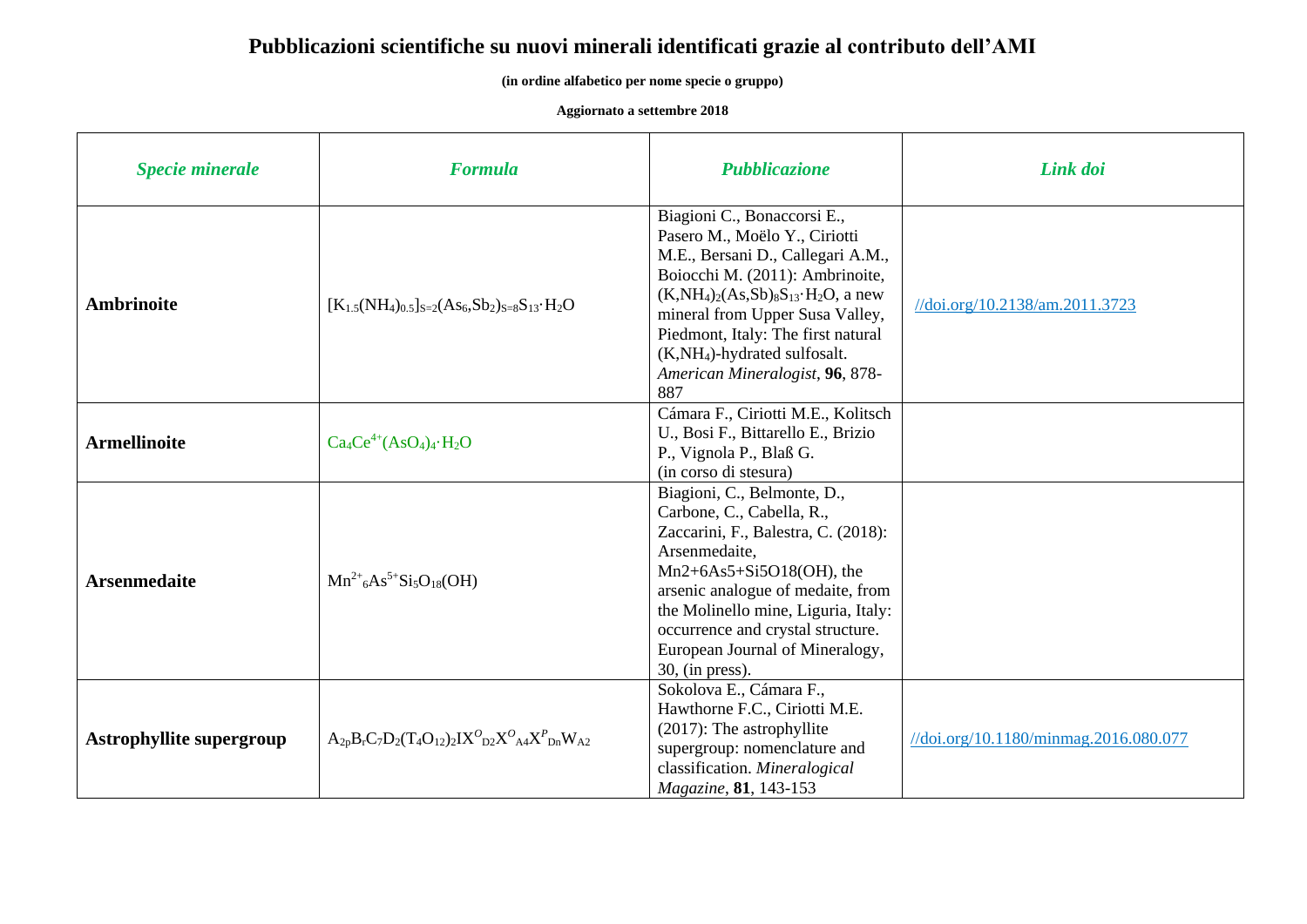| <b>Balestraite</b>                                                                                                            | $K(Li2V5+)Si4O10O2$                                                                    | Lepore G.O., Bindi L., Zanetti A.,<br>Ciriotti M.E., Medenbach O.,<br>Bonazzi P. (2015): Balestraite,<br>$KLi2VSi4O10O2$ , the first member<br>of the mica group with octahedral<br>$V^{5+}$ . American Mineralogist, 100,<br>608-614                                                                                                         | //dx.doi.org/10.2138/am-2015-4972      |
|-------------------------------------------------------------------------------------------------------------------------------|----------------------------------------------------------------------------------------|-----------------------------------------------------------------------------------------------------------------------------------------------------------------------------------------------------------------------------------------------------------------------------------------------------------------------------------------------|----------------------------------------|
| <b>Bonacinaite</b>                                                                                                            | Sc(AsO <sub>4</sub> )·2H <sub>2</sub> O                                                | Cámara F., Ciriotti M.E., Kolitsch<br>U., Vignola P., Hatert F.,<br>Bittarello E., Bracco R.,<br>Bortolozzi G.M.<br>(in corso di stesura)                                                                                                                                                                                                     |                                        |
| <b>Bosiite</b><br>(crystal-chemical relations)<br>$oxy$ -schorl – $oxy$ -dravite –<br>$\text{positive}$ – povondraite series) | $NaFe3+3(Al_4Mg_2)(Si6O18)(BO3)3(OH)3O$                                                | Bosi F., Cámara F., Ciriotti M.E.,<br>Hålenius U., Reznitskii L., Stagno<br>V. (2017): Crystal-chemical<br>relations and classification<br>problems in tourmalines<br>belonging to the oxy-schorl -<br>$oxy$ -dravite – bosiite –<br>povondraite series. European<br>Journal of Mineralogy, 29, 445-<br>455                                   | //doi.org/10.1127/ejm/2016/0028-2540   |
| <b>Braccoite</b>                                                                                                              | $\text{NaMn}^{2+}{}_{5}[\text{Si}_5\text{As}^{5+}\text{O}_{17}(\text{OH})](\text{OH})$ | Cámara F., Bittarello E., Ciriotti<br>M.E., Nestola F., Radica F.,<br>Marchesini M. (2015): As-bearing<br>new mineral species from Valletta<br>mine, Maira Valley, Piedmont,<br>Italy: II. Braccoite,<br>$NaMn^{2+}{}_{5}[Si5AsO17(OH)](OH),$<br>description and crystal structure.<br>Mineralogical Magazine, 79, 171-<br>189                | //doi.org/10.1180/minmag.2015.079.1.14 |
| Canosioite                                                                                                                    | $Ba2Fe3+(AsO4)2(OH)$                                                                   | Cámara F., Bittarello E., Ciriotti<br>M.E., Nestola F., Radica F.,<br>Massimi F., Balestra C., Bracco<br>R. $(2017)$ : As-bearing new<br>mineral species from Valletta<br>mine, Maira Valley, Piedmont,<br>Italy: III. Canosioite,<br>$Ba2Fe3+(AsO4)2(OH)$ , description<br>and crystal structure.<br>Mineralogical Magazine, 81, 305-<br>317 | //doi.org/10.1180/minmag.2016.080.097  |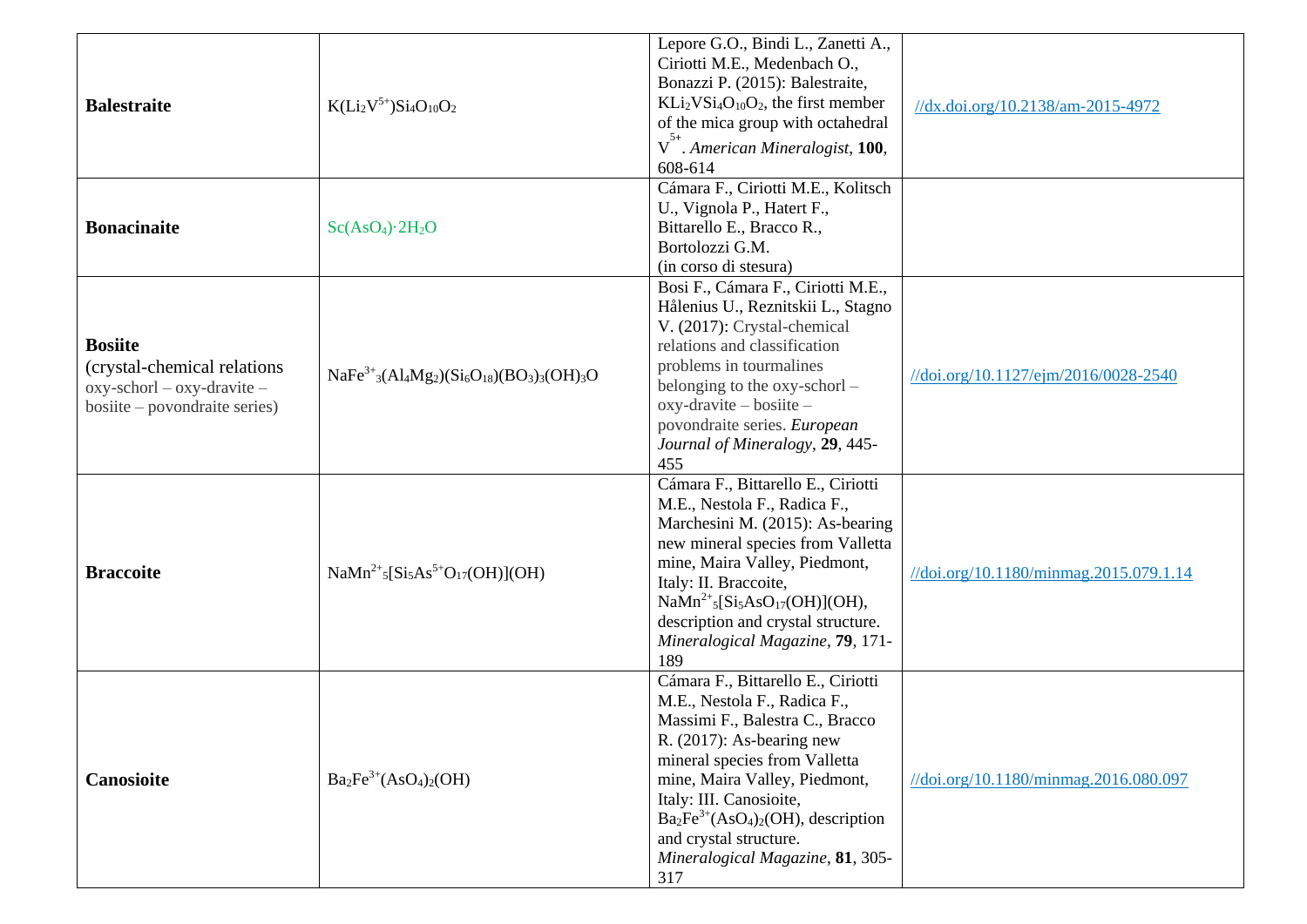|                       |                                                                              | Kampf A.R., Cámara F., Ciriotti                                                                        |                                                         |
|-----------------------|------------------------------------------------------------------------------|--------------------------------------------------------------------------------------------------------|---------------------------------------------------------|
|                       |                                                                              | M.E., Nash B.P., Balestra C.,                                                                          |                                                         |
|                       |                                                                              | Chiappino L. (2016):                                                                                   |                                                         |
|                       |                                                                              | Castellaroite,                                                                                         |                                                         |
| <b>Castellaroite</b>  | $Mn^{2+}$ <sub>3</sub> [AsO <sub>4</sub> ] <sub>2</sub> .4.5H <sub>2</sub> O | $Mn^{2+}$ <sub>3</sub> [AsO <sub>4</sub> ] <sub>2</sub> .4.5H <sub>2</sub> O, a new                    | //doi.org/10.1127/ejm/2016/0028-2535                    |
|                       |                                                                              | mineral from Italy related to                                                                          |                                                         |
|                       |                                                                              | metaswitzerite. European Journal                                                                       |                                                         |
|                       |                                                                              | of Mineralogy, 28, 687-696                                                                             |                                                         |
|                       |                                                                              | Ciriotti M.E. (2015):                                                                                  |                                                         |
| <b>Churchite-(Nd)</b> |                                                                              | Discreditation of the mineral                                                                          |                                                         |
|                       |                                                                              | species churchite-(Nd) and iodine.                                                                     | $\frac{1}{\delta}$ (doi.org/10.1127/ejm/2015/0027-2480) |
| (discredito)          |                                                                              | European Journal of Mineralogy,                                                                        |                                                         |
|                       |                                                                              | 27, 813-819                                                                                            |                                                         |
|                       |                                                                              | Bindi L., Biagioni C., Martini B.,                                                                     |                                                         |
|                       |                                                                              | Salvetti A. (): Ciriottiite,                                                                           |                                                         |
| <b>Ciriottiite</b>    | $Cu(Cu, Ag)3Pb19[(Sb, As)22(As-As)]S56$                                      | $Cu(Cu, Ag)_{3}Pb_{19}(Sb, As)_{22}(As_{2})S_{56}$                                                     | //doi.org/10.3390/min6010008                            |
|                       |                                                                              | the Cu-Analogue of Sterryite from                                                                      |                                                         |
|                       |                                                                              | the Tavagnasco Mining District,                                                                        |                                                         |
|                       |                                                                              | Piedmont, Italy. Minerals, 6, 8                                                                        |                                                         |
|                       |                                                                              | Oberti R., Boiocchi M.,                                                                                |                                                         |
|                       | $\Box Mn^{2+}{}_{2}Mg_{5}Si_{8}O_{22}(OH)_{2}$                               | Hawthorne F.C., Ciriotti M.E.,                                                                         |                                                         |
|                       |                                                                              | Revheim O., Bracco R. (2018):                                                                          |                                                         |
| <b>Clino-suenoite</b> |                                                                              | Clino-suenoite, a newly approved                                                                       | //doi.org/10.1180/minmag.2017.081.034                   |
|                       |                                                                              | magnesium-iron-manganese                                                                               |                                                         |
|                       |                                                                              | amphibole from Valmalenco,                                                                             |                                                         |
|                       |                                                                              | Sondrio, Italy. Mineralogical                                                                          |                                                         |
|                       |                                                                              | Magazine, 82, 189-198                                                                                  |                                                         |
|                       |                                                                              | Bindi L., Biagioni C., Ceccantini                                                                      |                                                         |
|                       |                                                                              | L., Batoni M., Menchetti S.                                                                            |                                                         |
|                       |                                                                              | (2014): Coquandite,                                                                                    |                                                         |
|                       | $Sb^{3+}{}_{6+x}O_{8+x}(SO_4)(OH)_x \cdot H_2O_{1-x}$                        | $Sb_{6+x}O_{8+x}(SO_4)(OH)_x \cdot H_2O_{1-x}$ (x =                                                    |                                                         |
| Coquandite            |                                                                              | 0.3), from the Cetine mine,                                                                            | //doi.org/10.1180/minmag.2014.078.4.08                  |
|                       | $(x = 0.3)$                                                                  | Tuscany, Italy: crystal structure                                                                      |                                                         |
|                       |                                                                              | and                                                                                                    |                                                         |
|                       |                                                                              | revision of the chemical formula.                                                                      |                                                         |
|                       |                                                                              | Mineralogical Magazine, 78, 871-                                                                       |                                                         |
|                       |                                                                              | 888<br>Callegari A.M., Boiocchi M.,                                                                    |                                                         |
|                       |                                                                              | Ciriotti M.E., Balestra C. (2012):                                                                     |                                                         |
| <b>Coralloite</b>     |                                                                              | Coralloite,                                                                                            |                                                         |
|                       | $Mn^{2+}(H_2O)_4[Mn^{3+} (OH)_2(ASO_4)_2]$                                   | $Mn^{2+}Mn^{3+}$ <sub>2</sub> (AsO <sub>4</sub> ) <sub>2</sub> (OH) <sub>2</sub> ·4H <sub>2</sub> O, a | //dx.doi.org/10.2138/am.2012.3878                       |
|                       |                                                                              | new mixed valence Mn hydrate                                                                           |                                                         |
|                       |                                                                              | arsenate: Crystal structure and                                                                        |                                                         |
|                       |                                                                              |                                                                                                        |                                                         |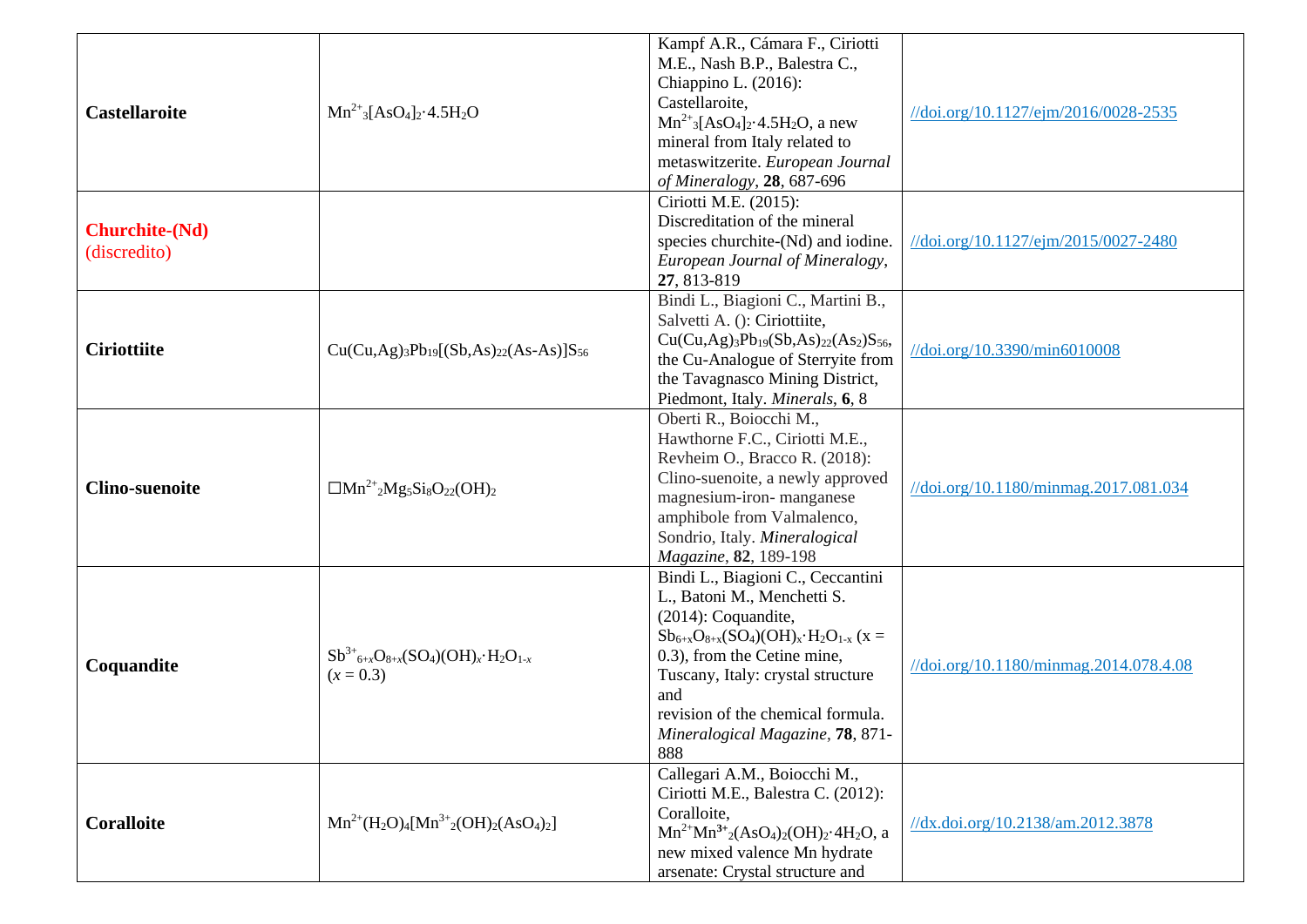|                                 |                                                                                                                                    | relationships with bermanite and<br>whitmoreite mineral groups.<br>American Mineralogist, 97, 727-                                                                                                                                                                                              |                                        |
|---------------------------------|------------------------------------------------------------------------------------------------------------------------------------|-------------------------------------------------------------------------------------------------------------------------------------------------------------------------------------------------------------------------------------------------------------------------------------------------|----------------------------------------|
| Demagistrisite                  | $(BaCa2)Mn3+$ <sub>4</sub> [Si <sub>3</sub> O <sub>10</sub> ][Si <sub>2</sub> O <sub>7</sub> ](OH) <sub>4</sub> .3H <sub>2</sub> O | 734<br>Kampf A.R., Cámara F., Nestola,<br>F., Ciriotti M.E., Balestra C.<br>(in corso di stesura)                                                                                                                                                                                               |                                        |
| Dessauite- $(Y)$<br>("mohsite") | $Sr(Y, U, Mn)Fe2(Ti, Fe, Cr, V)18(O, OH)38$                                                                                        | Bittarello E., Ciriotti M.E., Costa<br>E., Gallo L.M. (2014):<br>"Mohsite" of Colomba:<br>Identification as Dessauite-(Y).<br>International Journal of<br>Mineralogy, 2014, ID 287069, 6<br>pp.                                                                                                 | //dx.doi.org/10.1155/2014/287069       |
| <b>Escheite</b>                 | $Ca2Na2MnTi5[(Si6O17)2O5·16H2O$                                                                                                    | Cámara F., Nestola F., Ciriotti<br>M.E., Kolitsch U., Blass G.,<br>Wartha R.<br>(in corso di stesura)                                                                                                                                                                                           |                                        |
| Ferriakasakaite-(Ce)            | $(CaCe)(Fe3+AIMn2+)(Si2O7)(SiO4)O(OH)$                                                                                             | Biagioni C., Balestra C., Pasero<br>M., Ciriotti M.E., Bonazzi P.,<br>Zaccarini F.<br>(in corso di stesura)                                                                                                                                                                                     |                                        |
| Ferro-tschermakite              | $\Box Ca_2[Fe^{2+}{}_3Al_2](Si_6Al_2)O_{22}(OH)_2$                                                                                 | Oberti R., Boiocchi M.,<br>Hawthorne F.C., Ciriotti M.E.<br>(2018): Ferro-tschermakite from<br>the Ploumanac'h granitic<br>complex, Brittany, France:<br>mineral description. European<br>Journal of Mineralogy, 30, 171-<br>176                                                                | //doi/org/10.1127/ejm/2018/0030-2700   |
| Fluorcalcioroméite              | $(Ca, \#)Sb_2(O, \#)_6F$<br>$#$ = unspecified charge-balancing chemical<br>substituent, including vacancies)                       | Atencio D., Ciriotti M.E.,<br>Andrade M.B. (2013):<br>Fluorcalcioroméite,<br>$(Ca, Na)_{2}Sb^{5+}{}_{2}(O,OH)_{6}F$ , a new<br>roméite-group mineral from<br>Starlera mine, Ferrera,<br>Grischun, Switzerland:<br>description and crystal structure.<br>Mineralogical Magazine, 77, 467-<br>473 | //doi/org/10.1180/minmag.2013.077.4.06 |
| <b>Fluorcarmoite-(BaNa)</b>     | $Ba\Box Na2Na2\Box CaMg13Al(PO4)11(PO3OH)F2$                                                                                       | Cámara F., Bittarello E., Ciriotti<br>M.E., Nestola F., Bellatreccia F.,<br>Massimi F., Radica F., Bracco R.                                                                                                                                                                                    |                                        |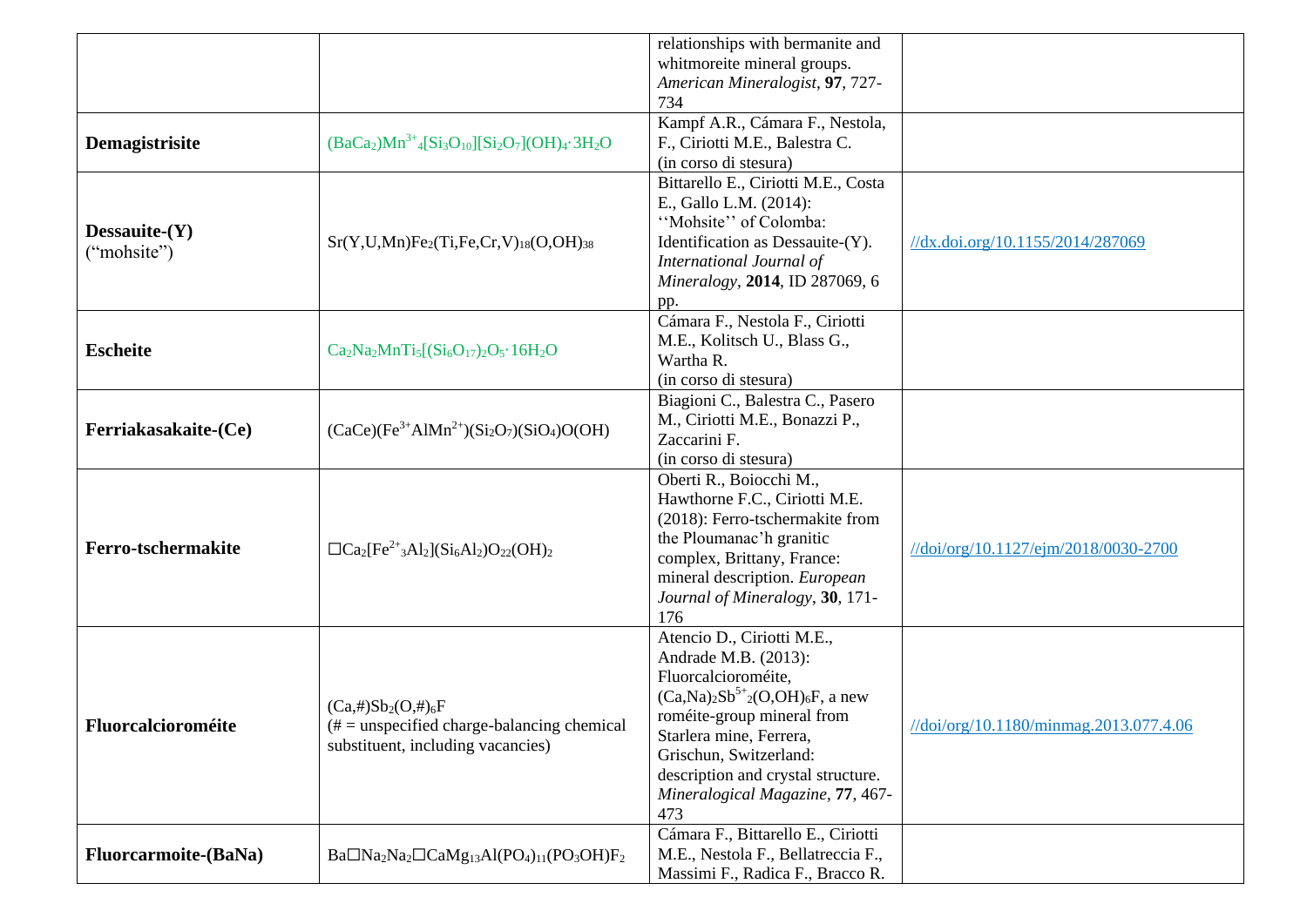|                                                   |                                                                                                       | (in corso di stesura)                                                                                                                                                                                                                                             |                                        |
|---------------------------------------------------|-------------------------------------------------------------------------------------------------------|-------------------------------------------------------------------------------------------------------------------------------------------------------------------------------------------------------------------------------------------------------------------|----------------------------------------|
| <b>Fluoro-richterite</b><br>(Ti-rich phase study) | Na(NaCa)Mg <sub>5</sub> Si <sub>8</sub> O <sub>22</sub> F <sub>2</sub>                                | Oberti R., Boiocchi M.,<br>Hawthorne F.C., Cámara F.,<br>Ciriotti M.E., Berge S.A. (2015):<br>Ti-rich fluoro-richterite from<br>Kariåsen (Norway): the oxo-<br>component and use of $Ti^{4+}$ as<br>proxy. Canadian Mineralogist,<br>53, 285-294                  | //doi/org/10.3749/canmin.1400059       |
| <b>Grandaite</b>                                  | $Sr2Al(AsO4)2(OH)$                                                                                    | Cámara F., Ciriotti M.E.,<br>Bittarello E., Nestola F., Massimi<br>F., Radica F., Costa E., Benna P.,<br>Piccoli G.C. (2014):<br>Mineralogical Magazine, 78, 757-<br>774                                                                                          | //doi/org/10.1180/minmag.2014.078.3.21 |
| Hydroxyferroroméite                               | $(Fe^{2+}{}_{1.5}\square_{0.5})Sb^{5+}{}_{2}O_6(OH)$                                                  | Mills S.J., Christy A.G., Rumsey<br>M.S., Spratt J., Bittarello E.,<br>Favreau G., Ciriotti M.E., Berbain<br>C. (2017): Hydroxyferroroméite,<br>a new secondary weathering<br>mineral from Oms, France.<br>European Journal of Mineralogy,<br>29, 307-314         | //doi/org/10.1127/ejm/2017/0029-2594   |
| <b>Iodine</b><br>(discredito)                     |                                                                                                       | Ciriotti M.E. (2015):<br>Discreditation of the mineral<br>species churchite-(Nd) and iodine.<br>European Journal of Mineralogy,<br>27, 813-819                                                                                                                    | //doi.org/10.1127/ejm/2015/0027-2480   |
| <b>Jamborite</b>                                  | $Ni^{2+}{}_{1-x}Co^{3+}{}_{x}OH)_{2-x}(SO_4)_x \cdot nH_2O$<br>$[x \leq \frac{1}{3}; n \leq (1 - x)]$ | Bindi L., Christy A.G., Mills S.J.,<br>Ciriotti M.E., Bittarello E. (2015):<br>New compositional and structural<br>data validate the status of<br>jamborite. Canadian<br>Mineralogist, 53, 791-802                                                                | //doi.org/10.3749/canmin.1400050       |
| Lavinskyite<br>$(-1M$ polimorfo)                  | $K(LiCu)Cu6(Si4O11)2(OH)4$                                                                            | Kolitsch U., Merlino S., Belmonte<br>D., Carbone C., Cabella R.,<br>Lucchetti G., Ciriotti M.E. (2018):<br>Lavinskyite-1M,<br>$K(LiCu)Cu6(Si4O11)2(OH)4$ , the<br>monoclinic MDO equivalent of<br>lavinskyite- $2O$ (formerly<br>lavinskyite), from the Cerchiara | //doi.org/10.1127/ejm/2018/0030-2731   |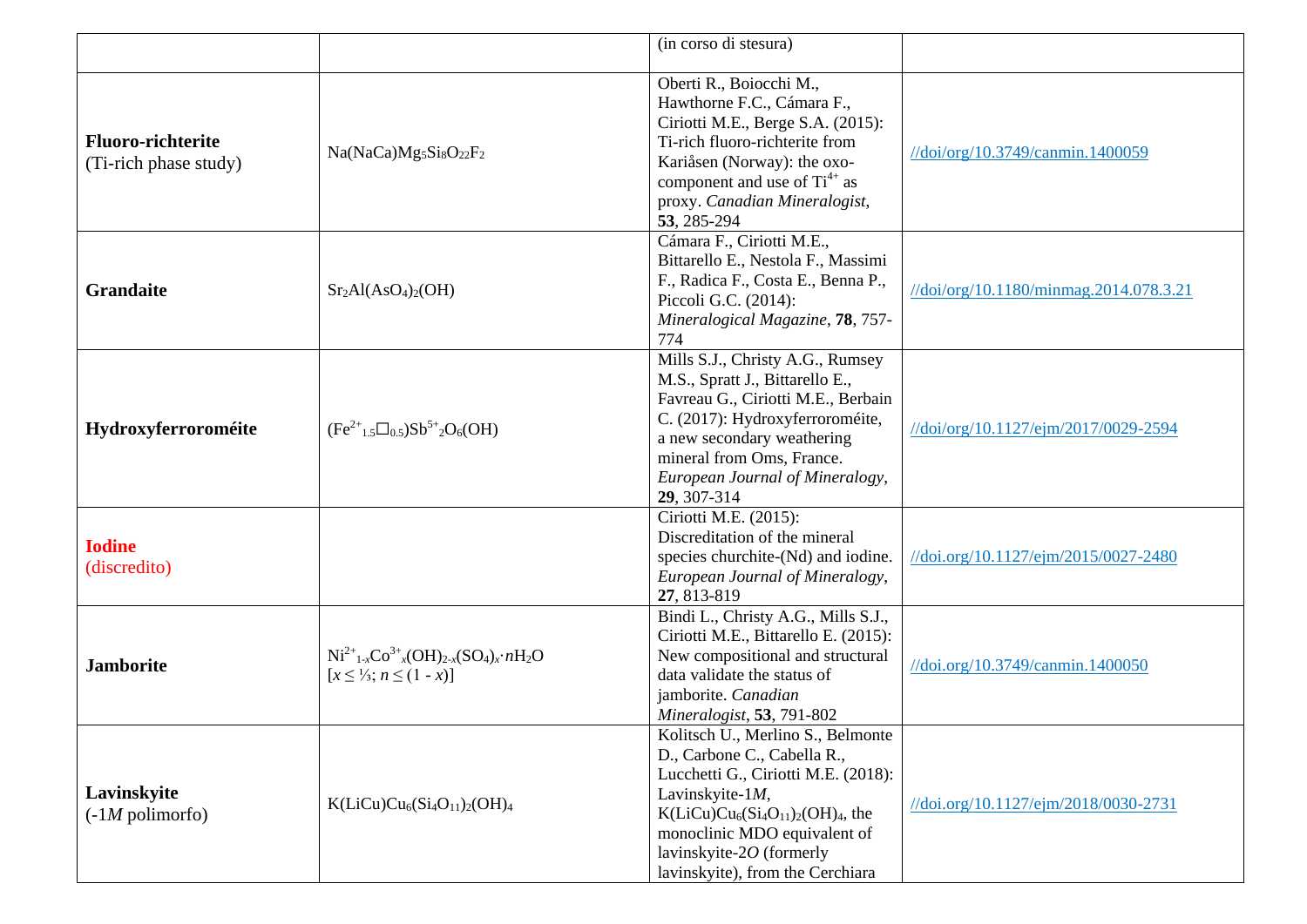|                       |                                                    | manganese mine, Liguria, Italy.               |                                       |
|-----------------------|----------------------------------------------------|-----------------------------------------------|---------------------------------------|
|                       |                                                    | European Journal of Mineralogy,               |                                       |
|                       |                                                    | $30$ , (in stampa)                            |                                       |
|                       |                                                    | Sokolova E., Cámara F.,                       |                                       |
|                       |                                                    | Hawthorne F.C., Semenov E.I.,                 |                                       |
|                       |                                                    | Ciriotti M.E. (2017): Lobanovite,             |                                       |
|                       |                                                    | $K_2Na(Fe^{2+}4Mg_2Na)Ti_2(Si_4O_{12})_2O_2($ |                                       |
| Lobanovite            | $K_2Na(Fe^{2+}4Mg_2Na)Ti_2(Si_4O_{12})_2O_2(OH)_4$ | $OH)$ <sub>4</sub> , a new mineral of the     | //doi.org/10.1180/minmag.2016.080.088 |
|                       |                                                    | astrophyllite supergroup and its              |                                       |
|                       |                                                    | relation to magnesioastrophyllite.            |                                       |
|                       |                                                    | Mineralogical Magazine, 81, 175-              |                                       |
|                       |                                                    | 181                                           |                                       |
|                       |                                                    | Cámara F., Bosi F., Ciriotti M.E.,            |                                       |
|                       |                                                    | Bittarello E., Hålenius U.,                   |                                       |
|                       |                                                    | Balestra C. (2018): As-bearing                |                                       |
|                       |                                                    | new mineral species from Valletta             |                                       |
|                       |                                                    | mine IV: Description and crystal              |                                       |
| Lombardoite           | $Ba2Mn3+(AsO4)2(OH)$                               | structure of lombardoite,                     |                                       |
|                       |                                                    | $Ba2Mn3+(AsO4)2(OH)$ , an                     |                                       |
|                       |                                                    | polytypism in brackebuschite                  |                                       |
|                       |                                                    | group minerals.                               |                                       |
|                       |                                                    | Mineralogical Magazine, 82, (in               |                                       |
|                       |                                                    | stampa)                                       |                                       |
|                       |                                                    | Bosi F., Skogby H., Ciriotti M.E.,            |                                       |
|                       |                                                    | Gadas P., Novák M., Cempírek J.,              |                                       |
|                       |                                                    | Všianský D., Filip J. (2017):                 |                                       |
|                       |                                                    | Lucchesiite,                                  |                                       |
|                       |                                                    | $CaFe2+3Al6(Si6O18)(BO3)3(OH)3O,$             |                                       |
|                       |                                                    | a new mineral species of the                  |                                       |
| Lucchesiite           |                                                    | tourmaline supergroup.                        | //doi.org/10.1180/minmag.2016.080.067 |
| (nuova specie e studi | $CaFe2+3Al6(Si6O18)(BO3)3(OH)3O$                   | Mineralogical Magazine, 81, 1-                | //doi.org/10.1007/s00269-018-0947-0   |
| cristallochimici)     |                                                    | 14;                                           |                                       |
|                       |                                                    | Bosi F., Skogby H., Hålenius U.,              |                                       |
|                       |                                                    | Ciriotti M.E. (2018):                         |                                       |
|                       |                                                    | Experimental cation redistribution            |                                       |
|                       |                                                    | in the tourmaline lucchesiite,                |                                       |
|                       |                                                    | $CaFe2+3Al6(Si6O18)(BO3)3(OH)3O.$             |                                       |
|                       |                                                    | Chemistry Minerals, 45, 621-632               |                                       |
|                       |                                                    | Biagioni C., Bonaccorsi E.,                   |                                       |
|                       |                                                    | Cámara, F., Cadoni, M., Ciriotti              |                                       |
| Lusernaite- $(Y)$     | $Y_4Al(CO_3)_2(OH,F)_{11}.6H_2O$                   | M.E., Bersani D., Kolitsch U.                 | //dx.doi.org/10.2138/am.2013.4366     |
|                       |                                                    | $(2013)$ : Lusernaite- $(Y)$ ,                |                                       |
|                       |                                                    | $Y_4Al(CO_3)_2(OH,F)_{11}.6H_2O$ , a new      |                                       |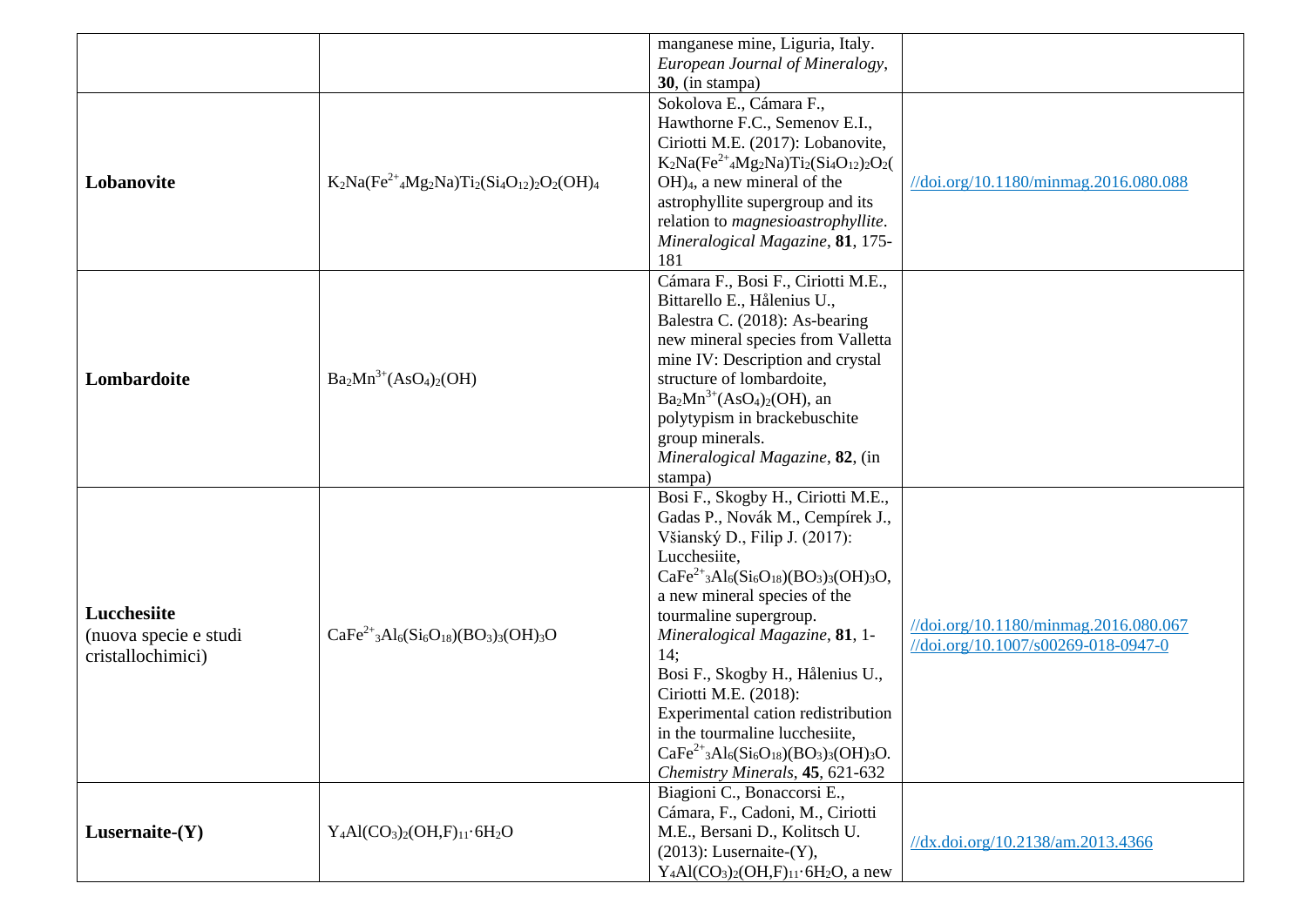| Description and crystal structure.<br>American Mineralogist, 98, 1322-<br>1329<br>Cámara F., Cossio R., Regis D.,<br>Cerantola V., Ciriotti M.E.,<br>Compagnoni R. (2018):<br>Beltrandoite, a new root-name in<br>$Mg_6Al_{20}Fe^{3+}{}_2O_{38}(OH)_2$<br>Magnesiobeltrandoite-2N3S<br>the högbomite supergroup: the<br>//doi.org/10.1127/ejm/2017/0029-2692<br>Mg end-member<br>magnesiobeltrandoite-2N3S.<br>European Journal of Mineralogy, |  | mineral species from Luserna |  |
|------------------------------------------------------------------------------------------------------------------------------------------------------------------------------------------------------------------------------------------------------------------------------------------------------------------------------------------------------------------------------------------------------------------------------------------------|--|------------------------------|--|
|                                                                                                                                                                                                                                                                                                                                                                                                                                                |  | Valley, Piedmont, Italy:     |  |
|                                                                                                                                                                                                                                                                                                                                                                                                                                                |  |                              |  |
|                                                                                                                                                                                                                                                                                                                                                                                                                                                |  |                              |  |
|                                                                                                                                                                                                                                                                                                                                                                                                                                                |  |                              |  |
|                                                                                                                                                                                                                                                                                                                                                                                                                                                |  |                              |  |
|                                                                                                                                                                                                                                                                                                                                                                                                                                                |  |                              |  |
|                                                                                                                                                                                                                                                                                                                                                                                                                                                |  |                              |  |
|                                                                                                                                                                                                                                                                                                                                                                                                                                                |  |                              |  |
|                                                                                                                                                                                                                                                                                                                                                                                                                                                |  |                              |  |
|                                                                                                                                                                                                                                                                                                                                                                                                                                                |  |                              |  |
|                                                                                                                                                                                                                                                                                                                                                                                                                                                |  |                              |  |
|                                                                                                                                                                                                                                                                                                                                                                                                                                                |  |                              |  |
|                                                                                                                                                                                                                                                                                                                                                                                                                                                |  | 30, (in stampa)              |  |
| Oberti R., Boiocchi M.,                                                                                                                                                                                                                                                                                                                                                                                                                        |  |                              |  |
| Hawthorne F.C., Ciriotti M.E.                                                                                                                                                                                                                                                                                                                                                                                                                  |  |                              |  |
| (2018): Magnesio-hornblende                                                                                                                                                                                                                                                                                                                                                                                                                    |  |                              |  |
| from Lüderitz (Namibia): mineral<br><b>Magnesio-hornblende</b><br>$\Box$ Ca <sub>2</sub> (Mg <sub>4</sub> Al)(Si <sub>7</sub> Al)O <sub>22</sub> (OH) <sub>2</sub>                                                                                                                                                                                                                                                                             |  |                              |  |
| description and crystal chemistry.                                                                                                                                                                                                                                                                                                                                                                                                             |  |                              |  |
| Mineralogical Magazine, 82, (in                                                                                                                                                                                                                                                                                                                                                                                                                |  |                              |  |
| stampa)                                                                                                                                                                                                                                                                                                                                                                                                                                        |  |                              |  |
| Oberti R., Boiocchi M.,                                                                                                                                                                                                                                                                                                                                                                                                                        |  |                              |  |
| Hawthorne F.C., Ciriotti M.E.                                                                                                                                                                                                                                                                                                                                                                                                                  |  |                              |  |
| (2017): Magnesio-riebeckite from                                                                                                                                                                                                                                                                                                                                                                                                               |  |                              |  |
| the Varenche mine (Aosta Valley,                                                                                                                                                                                                                                                                                                                                                                                                               |  |                              |  |
| <b>Magnesio-riebeckite</b><br>$\Box$ Na <sub>2</sub> (Mg <sub>3</sub> Fe <sup>3+</sup> <sub>2</sub> )Si <sub>8</sub> O <sub>22</sub> (OH) <sub>2</sub><br>Italy): crystal-chemical<br>//doi.org/10.1180/minmag.2017.081.011                                                                                                                                                                                                                    |  |                              |  |
| (crystal structure)<br>characterization of a                                                                                                                                                                                                                                                                                                                                                                                                   |  |                              |  |
| grandfathered end-member.                                                                                                                                                                                                                                                                                                                                                                                                                      |  |                              |  |
| Mineralogical Magazine, 81,                                                                                                                                                                                                                                                                                                                                                                                                                    |  |                              |  |
| 1431-1437                                                                                                                                                                                                                                                                                                                                                                                                                                      |  |                              |  |
| Biagioni C., Ciriotti M.E.,                                                                                                                                                                                                                                                                                                                                                                                                                    |  |                              |  |
| Balestra, C., Bracco R., Pasero                                                                                                                                                                                                                                                                                                                                                                                                                |  |                              |  |
| $(CaCe)(Mn^{3+}AlMn^{2+})(Si2O7)(SiO4)O(OH)$<br>Manganiakasakaite-(Ce)<br>M., Zaccarini F.                                                                                                                                                                                                                                                                                                                                                     |  |                              |  |
| (in corso di stesura)                                                                                                                                                                                                                                                                                                                                                                                                                          |  |                              |  |
| Biagioni C., Ciriotti M.E., Bracco                                                                                                                                                                                                                                                                                                                                                                                                             |  |                              |  |
| $(CaLa)(Mn^{3+}AlMn^{2+})(Si2O7)(SiO4)O(OH)$<br>Manganiakasakaite-(La)<br>R., Pasero M., Zaccarini F.                                                                                                                                                                                                                                                                                                                                          |  |                              |  |
| (in corso di stesura)                                                                                                                                                                                                                                                                                                                                                                                                                          |  |                              |  |
| Lepore G.O., Bindi L., Bonazzi                                                                                                                                                                                                                                                                                                                                                                                                                 |  |                              |  |
| P., Ciriotti M.E, Di Benedetto F.,                                                                                                                                                                                                                                                                                                                                                                                                             |  |                              |  |
| Mugnaioli E., Viti C., Zanetti A.                                                                                                                                                                                                                                                                                                                                                                                                              |  |                              |  |
| <b>Manganiceladonite</b><br>$K(MgMn^{3+} \square)Si_4O_{10}(OH)_2$<br>//doi.org/10.1180/minmag.2016.080.087<br>$(2016)$ : A multimethodic                                                                                                                                                                                                                                                                                                      |  |                              |  |
| approach for the characterization                                                                                                                                                                                                                                                                                                                                                                                                              |  |                              |  |
| of                                                                                                                                                                                                                                                                                                                                                                                                                                             |  |                              |  |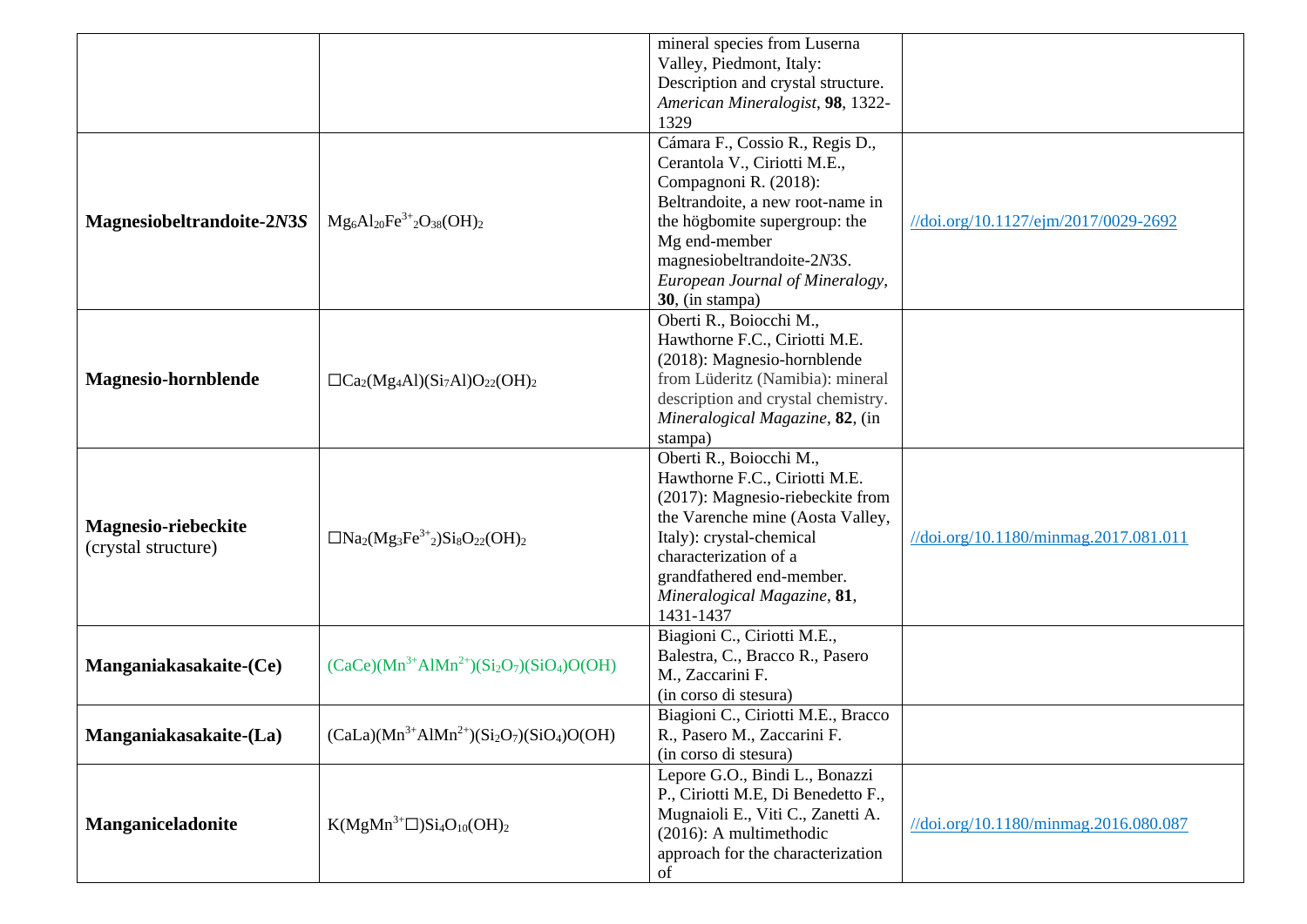|                                             |                                                                     | manganiceladonite, a new<br>member of the celadonite family<br>from Cerchiara mine, Eastern<br>Liguria, Italy.<br>Mineralogical Magazine, 80, 167-<br>173                                                                                                                                        |                                            |
|---------------------------------------------|---------------------------------------------------------------------|--------------------------------------------------------------------------------------------------------------------------------------------------------------------------------------------------------------------------------------------------------------------------------------------------|--------------------------------------------|
| Molinelloite                                | $Cu(H2O)(OH)V4+O(V5+O4)$                                            | Kolitsch U., Lengauer C.,<br>Bernhardt H.J., Ciriotti M.E.,<br>Fischer R.X., Armellino G.<br>(in corso di stesura)                                                                                                                                                                               |                                            |
| Mopungite<br>(crystal structure refinement) | $NaSb^{5+}(\mathrm{OH})_6$                                          | Bittarello E., Cámara F., Ciriotti<br>M.E., Marengo A. (2015):<br>Ottensite, brizziite and mopungite<br>from Pereta mine (Tuscany,<br>Italy): New occurrences and<br>crystal structure refinement of<br>mopungite. Mineralogy and<br>Petrology, 109, 431-442                                     | //doi.org/10.1007/s00710-015-0375-5        |
| <b>Paseroite</b>                            | $PbMn^{2+}(Mn^{2+},Fe^{2+})_{2}(V^{5+},Ti,Fe^{3+},\Box)_{18}O_{38}$ | Mills S.J., Bindi L., Cadoni M.,<br>Kampf A.R., Ciriotti M.E.,<br>Ferraris G. (2012): Paseroite,<br>$PbMn^{2+}(Mn^{2+},Fe^{2+})_{2}(V^{5+},Ti,Fe^{3+},$<br>$\Box$ <sub>18</sub> O <sub>38</sub> , a new member of the<br>crichtonite group. European<br>Journal of Mineralogy, 24, 1061-<br>1067 | //doi.org/10.1127/0935-1221/2012/0024-2243 |
| <b>Piccoliite</b>                           | $CaNaMn3+2(AsO4)2O(OH)$                                             | Cámara F., Biagioni C., Ciriotti<br>M.E., Kolitsch U., Bosi F., Paar<br>W.H., Blass G., Bittarello E.<br>(in corso di stesura)                                                                                                                                                                   |                                            |
| Poppiite                                    | $Ca_2V^{3+}(V^{3+},Al)_2\{[(Si,Al)O_4](Si_2O_7)\}(O,OH)_3$          | Brigatti M.F., Caprilli E.,<br>Marchesini M. (2006): Poppiite,<br>the $V^{3+}$ end-member of the<br>pumpellyite group: Description<br>and crystal structure. American<br>Mineralogist, 91, 584-588                                                                                               | //dx.doi.org/10.2138/am.2006.2033          |
| Rüdlingerite                                | $Mn^{2+}{}_{2}(V^{5+}As^{5+})O_7 \cdot 2H_2O$                       | Roth P., Meisser N., Nestola F.,<br>Škoda R., Cámara F., Bosi F.,<br>Ciriotti M.E., Hålenius U.,<br>Schnyder C., Bracco R.<br>(in corso di stesura)                                                                                                                                              |                                            |
| <b>Saltonseaite</b>                         | $K_3$ NaMn <sup>2+</sup> Cl <sub>6</sub>                            | Kampf A.R., Mills S.J., Nestola<br>F., Ciriotti M.E., Kasatkin, A.V.                                                                                                                                                                                                                             | //dx.doi.org/10.2138/am.2013.4214          |